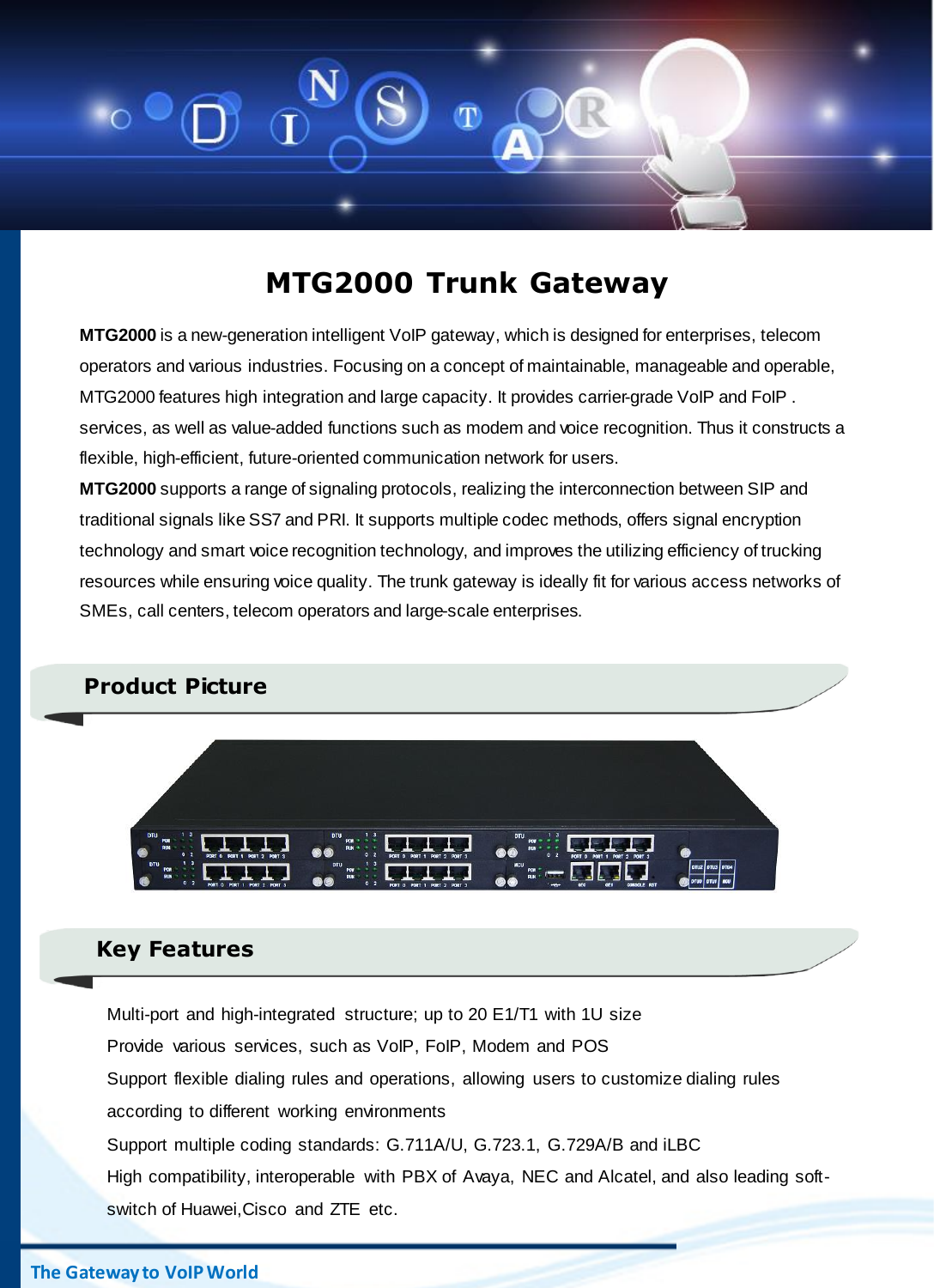# **Honesty Concentration**

### **Physical Interfaces**

- **E1/T1 Ports** 4/8/12/16/20 E1/T1
- **DTU Module :** 4 E1/T1
- **Interface Type**  RJ48(Impedance 120Ω)
- **Ethernet Interface**  GE1: 10/100/1000 BaseT Adaptive Ethernet GE0: 10/100/1000 BaseT Adaptive Ethernet
- **Serial Port** 
	- 1\* RS232, 115200bps

### **Voice Capabilities**

- Codecs:G.711a/μ law,G.723.1, G.729A/B, iLBC, AMR
- Silence Suppression
- Comfort Noise
- **Voice Activity Detection**
- Echo Cancellation (G.168),with up to 128ms
- Adaptive Dynamic Buffer
- Voice ,Fax Gain Control
- FAX:T.38 and Pass-through
- Support Modem/POS
- DTMF Mode: RFC2833/Signal/Inband
- Clear Channel/Clear Mode

#### **PSTN**

- ISDN PRI 23B+D(T1),30B+D(E1),NT or TE ITU-T Q.921, ITU-T Q.931, Q.Sig
- Signal 7/SS7 ITU-T, ANSI, ITU-CHINA MTP1/MTP2/MTP3, TUP/ISUP
- E1 Frame Type : DF,CRC-4,CRC\_ITU
- T1 Frame Type :

4-Frame Multi-frame (F4,FT),2-Frame Multi-frame (F12, D3/4),Extended Superframe (F24, ESF) ,Remote Switch Mode (F72, SLC96)

- Line Codes:
	- E1:NRZ,CMI,AMI,HDB3
	- T1:NRZ,CMI,AMI,B8ZS
- Clock Local/Remote Clock Source

### **VoIP Protocol**

- SIP v2.0 (UDP/TCP),RFC3261 SDP,RTP(RFC2833), RFC3262, 3263,3264,3265,3515,2976,3311
- RTP/RTCP, RFC2198, 1889
- SIP-T,RFC3372, RFC3204, RFC3398
- SIP Trunk Work Mode :Peer/Access
- SIP/IMS Registration :with up to 256 SIP Accounts
- NAT: Dynamic NAT, Rport